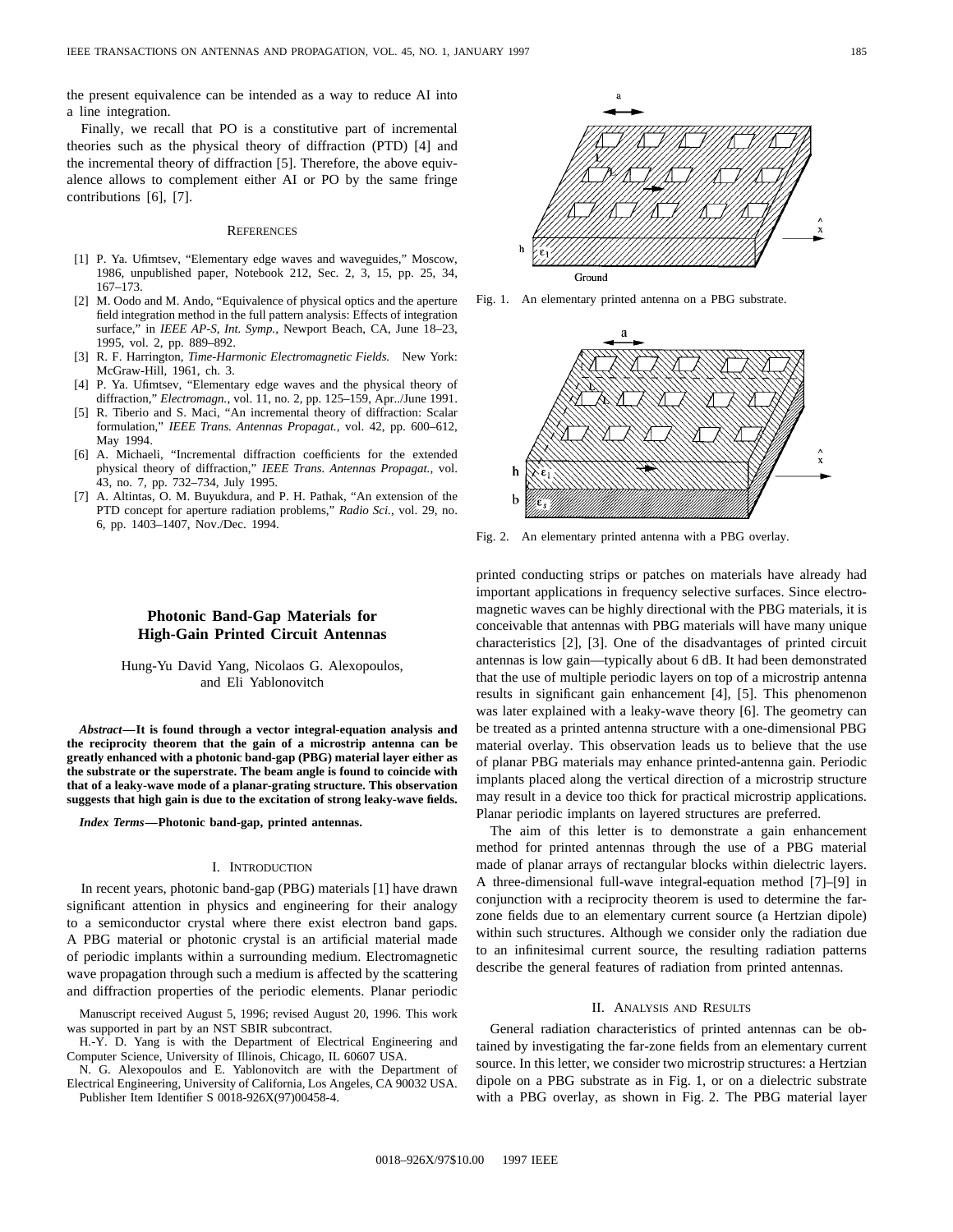

Fig. 3. Directivity pattern of an elementary dipole on a square-lattice PBG substrate.  $F = 28$  GHz,  $h = 1$  mm,  $a = 5$  mm,  $L = 3$  mm,  $\varepsilon_1 = 10$ , and the block depth is 1 mm.

considered is made of a dielectric slab with planar square gratings (square air implants). A complete photonic band gap exists when both sides of the layer are coated with conductors, and only a partial band gap exists when conductor is on only one side of the layer. To obtain the far-zone fields for the structures in either Fig. 1 or 2, we may use reciprocity to avoid obtaining the complete field solutions. According to the reciprocity theorem, the far-zone fields of the structures in Fig. 1 or 2 are the same as the fields at the dipole location due to a plane wave incidence. If the dipole is in the  $\hat{x}$  direction, then  $E_{\theta}$ at the far zone is the same as the  $E_x$  at the dipole location due to a  $\hat{\theta}$  polarized (TM) incident plane wave. Also,  $E_{\phi}$  field at the far zone is the same as the  $E_x$  field at the dipole location due to a  $\hat{\phi}$ polarized (TE) incident plane wave. The analysis of a plane-wave incident on a layered structure with planar material gratings was developed recently with a three-dimensional integral-equation and moment-method approach [7]–[9]. In the analysis, the displacement currents within the material blocks are discretized into sets of pulse functions and are treated as secondary sources for the scattered fields. This analysis is readily applied to find the far-zone fields due to an Hertzian dipole.

The complete field expression for the microstrip structure is in terms of a continuous plane-wave spectrum. With planar material gratings, there may exist three different propagating waves. Space waves and surface waves are similar to those in conventional microstrip structures and can be found from the method of steepestdescent and a pole-extraction method, respectively. Leaky waves are due to the periodic nature of the planar grating structure. The surface wave (bound wave) is a slow wave with normalized phase constant  $\beta/k_0(k_0)$ —the free-space wave number) that increases with frequency. When frequency increases (wave length  $\lambda$  decreases) to a point that the condition  $\beta/k_0 \geq \lambda/a - 1$  holds, this bound wave becomes a leaky wave which is a fast wave for  $-1$  space harmonic with a complex propagation constant. The far-zone radiated fields are due to the combination of space wave and leaky waves. The energy carried by bounded surface waves that propagate laterally is considered a loss. Antenna directivity, gain, and efficiency are determined by the energy distribution among these three propagating waves. Antenna efficiency can be maximized by partial elimination of the bound surface wave within certain directions (partial bandgap). For high-efficiency antennas, directivity and gain are about the same and are determined by the energy distribution between the space and leaky waves. Leaky-wave radiation pattern is highly directive in contrast to the low directivity of the space wave. To achieve high-antenna gain, it is necessary to excite a strong leaky wave.

An example of the results for radiation from the PBG substrate (Fig. 1) is shown in Fig. 3. Significant gain enhancement is found



Fig. 4. Directivity pattern of an elementary dipole on a square-lattice PBG overlay.  $F = 28$  GHz,  $h = 1$  mm,  $a = 5$  mm,  $L = 3$  mm,  $\varepsilon_1 = 10, b = 1.5$ mm,  $\varepsilon_s = 2.2$ , and the block depth is 1 mm.

 $(14.5$  dB at  $37^{\circ})$  in the E plane. The beam angle coincides with that of a leaky-wave mode [7], [8]. It is observed that the gain decreases and the beam angle increases with increasing  $\phi$  angle (up to 90 $^{\circ}$ , from E to H plane). As the  $\phi$  angle approaches 90°, the leaky-wave field is much weaker than the space-wave field and no gain improvement is observed (the H-plane pattern is shown in Fig. 3). This observation is generally true for antennas on a thin PBG substrate. In contrast, for a microstrip antenna with a PBG overlay it is possible to have significant gain enhancement in the H plane (15-dB gain at a  $27^{\circ}$ beam angle), but not the E plane. The results of the directivity patterns are shown in Fig. 4. A particular plane ( $\phi$  cut) with the strongest leaky-wave fields is determined by the arrangement of substrate and superstrate configuration. The antenna location relative to the air blocks has a significant effect on the antenna gain. Fig. 3 shows the radiation patterns for the dipole at the center of the dielectric veins and Fig. 4 for the dipole at the center of an air block. Several design guidelines can be drawn from the analysis. The thicker the air blocks are, the stronger the leaky wave and the higher the gain is. For a given frequency and material with a fixed-unit cell, larger air blocks correspond to a larger beam angle (measured from the broadside). It was observed in [8] that there may exist partial band-gaps for leaky waves. In other words, there may exist a range of directions where a leaky-wave is prohibited. This implies that the gain enhancement can be designed for a particular range of  $\phi$  angle.

### III. CONCLUSION

In this letter, we demonstrated that the gain of a printed circuit antenna can be greatly enhanced with a PBG materials either as a substrate or superstrate. Three-dimensional integral-equation solutions for a scattering problem in conjunction with the reciprocity theorem were used to determine the antenna directivity patterns. It was found that significant gain enhancement is achieved by exciting strong leaky waves through proper designs of the planar periodic material structure. It was also found that the high-gain patterns (or strong leaky waves) occur only at certain  $\phi$  angles.

### **REFERENCES**

- [1] E. Yablonovitch, "Photonic band-gap structures," *J. Opt. Soc. Amer. B*, vol. 10, no. 2, pp. 283–294, Feb. 1993.
- [2] E. R. Brown, C. D. Parker, and E. Yablonovitch, "Radiation properties of a planar antenna on a photonic-crystal substrate," *J. Opt. Soc. Amer. B*, vol. 10, no. 2, pp. 404–407, Feb. 1993.
- [3] T. Suzuki and P. L. Yu, "Experimental and theoretical study of dipole emission in the two-dimensional photonic band structures of the square lattice with dielectric cylinders," *J. Appl. Phys.*, vol. 79, no. 2, pp. 582–594, Jan. 1996.